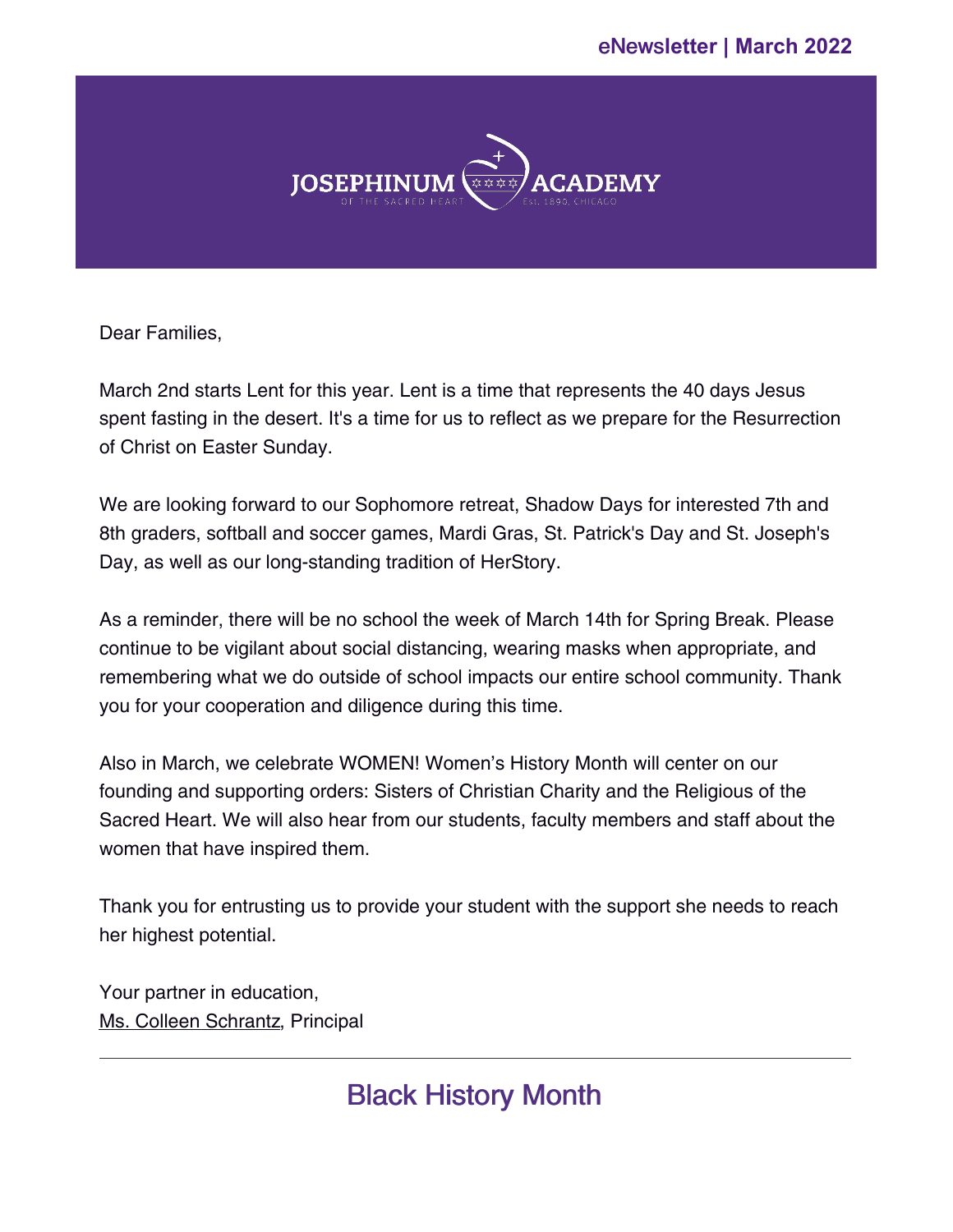

Thank you to our Black Student Union for making Black History Month so special this year. We appreciate their hard work, dedication, and creativity!

- Black History Month kicked off with a Mass
- This Day in Black Historyduring Daily Announcements
- Melanin Friday donations going to Black organization
- Door Decorating Contest
- Bracelet and anklet bead making during lunch
- Soul Food Thursday
- BSU hosted the Black History Month Assembly
- BHM bulletin board celebrating our alumnae
- Talk Table roundtable discussion about racial identity
- Participated in the 44th Annual African American Heritage Prayer Service at St. Rite Shrine Chapel

Visit our [website](https://www.josephinum.org/student-life) to learn more about Student Life at the Jo!

## The Revenger's Tragedy

We were excited to share that the first cast and crew reading of Revenger's Tragedy was in February. Technical rehearsals will begin around Easter, and the play will open on April 27th running through May 7th. Dates, times, tickets will be announced soon!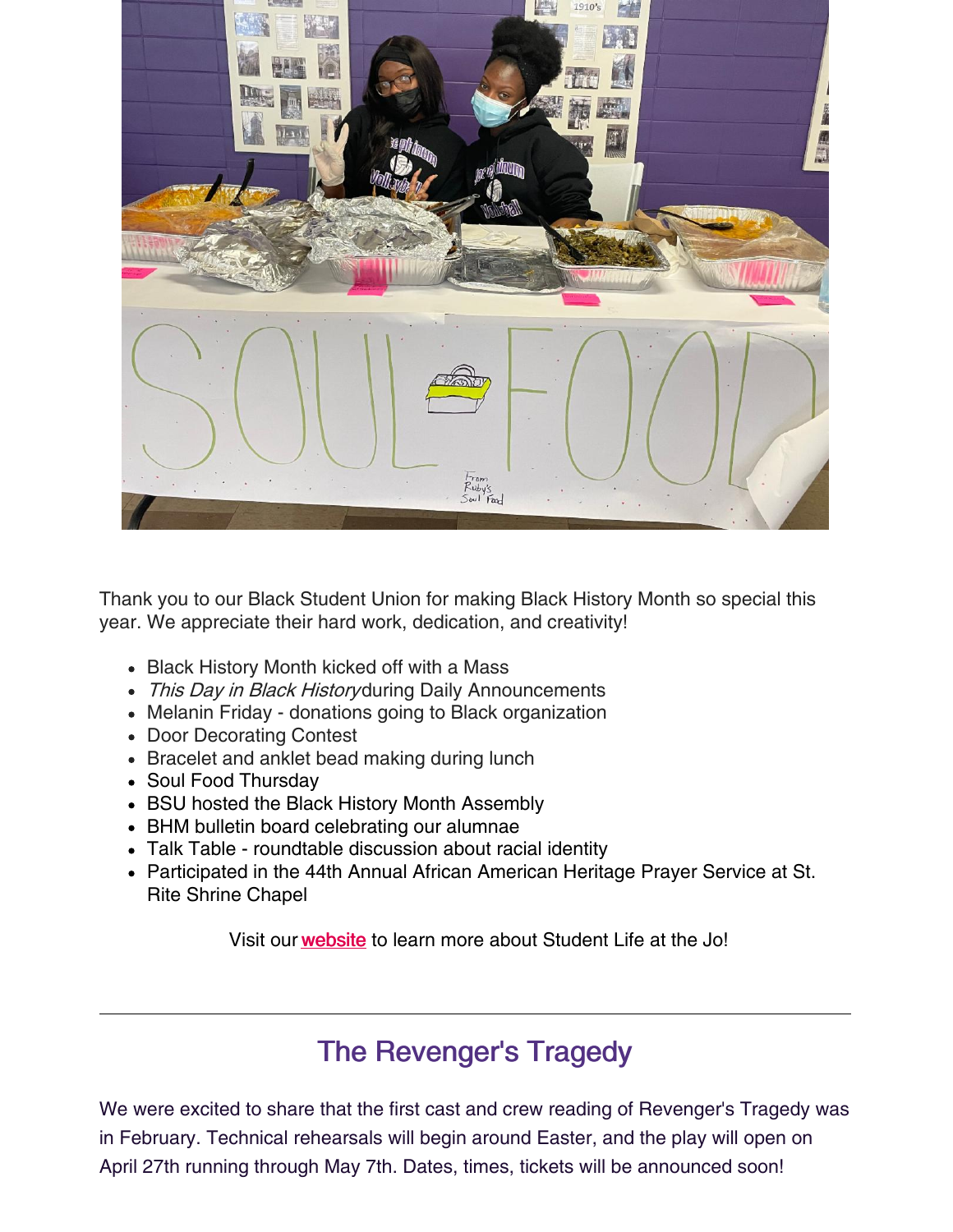## Happy Chinese New Year!

February 1st marked the entering of the "Year of the Tiger" in the Chinese New Year. Our students, faculty, and staff wore red to help celebrate the Chinese Lunar New Year!



# Sports Update

Our basketball team finished the regular season with a 12-10 record. This was the best regular-season record the Cougars basketball team has had since the 2016/2017 season! With some struggles early on, the team stuck together. They went on a 6 game winning streak at the midpoint of the season to improve their record.

We will celebrate the basketball team at the end-of-season banquet scheduled for March 24 from 6:15 p.m. - 8 p.m. in the Jo Cafeteria.

We have both soccer and softball tryouts in March. We are looking forward to kicking off each season. We are excited to jump start our softball program which has not played a full season in 3 years. In addition to softball, we are excited to see how the soccer team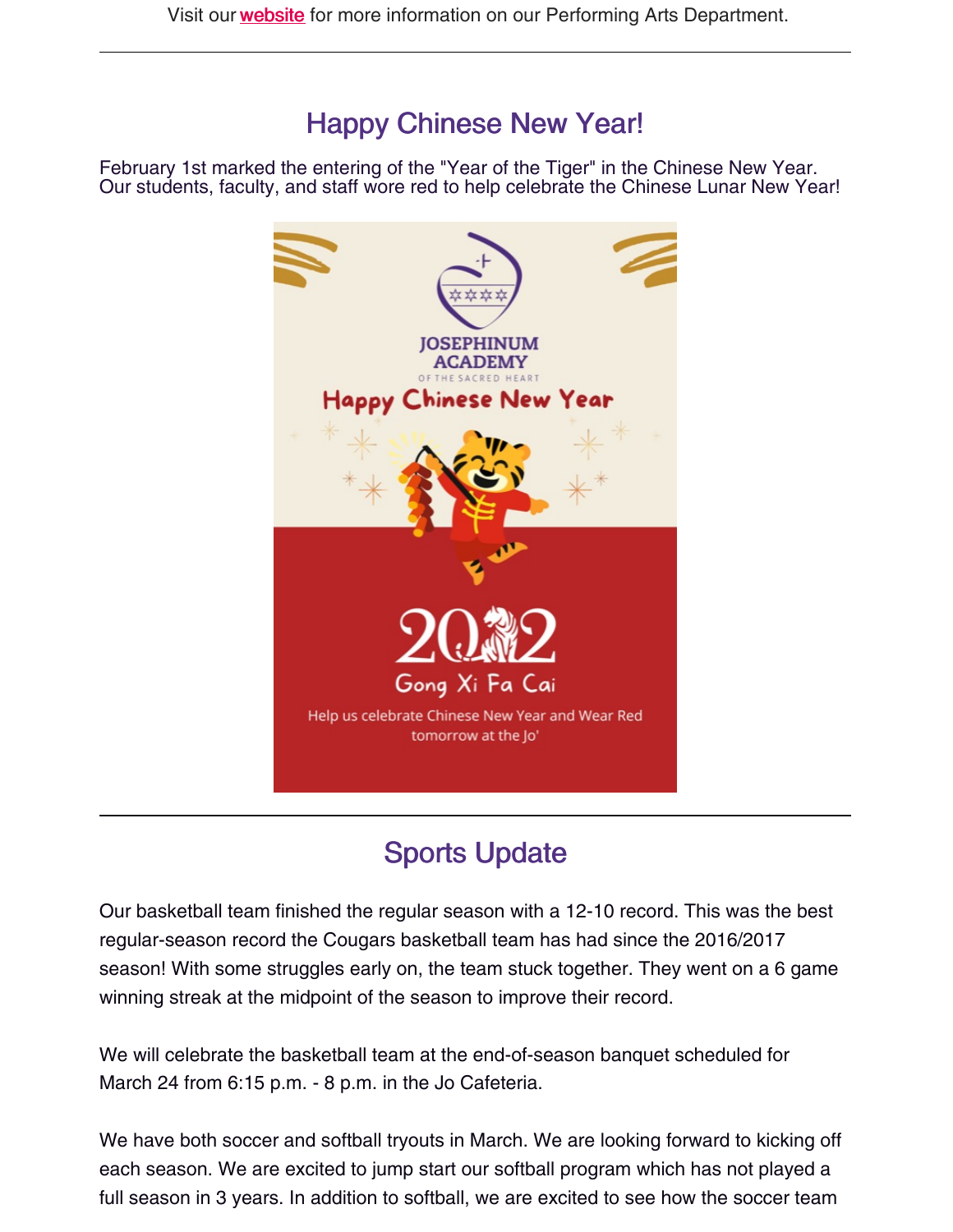Visit our [website](https://il.8to18.com/josephinum/home) for more details about our athletic programs!

### Freshman Retreat

Our Freshman Retreat was held at the Wicker Park Lutheran Church Social Hall in February. Josephinum Academy prides itself in following the Five Goals of Sacred Heart Education and the Freshman retreat specifically focused on Goal IV, "The building of community as a Christian value." In light of that being the focal point, the retreat was called "2-Gether 4 God."

The day started with a prayer service with seven of our students leading it in the school chapel. Once we arrived at the Hall, the Freshmen were met with a fun activity that really let them prove how much they knew each other. Amazingly they did really well! Soon after, competitive juices got flowing with toilet paper races and pool noodle competitions. When things settled down, time was spent reflecting on thought-provoking questions that were posted all over the hall. The students were given a lot of time to answer these questions on the posters with a provided marker. Their responses led to a big group discussion and a short film that included lots of laughs and some tears. After lunch, Sister Carol Bredencamp, Jane Steinfels, and our own Laura Forbes led a panel discussion on what it means to live in a community. Great stories were shared and a great segue to the next part of the day which involved a visual activity that showed how connected as a community the girls are and can be tons of colored yarn. The day ended with some hilarious skits and a final prayer.

Tons of thank you's go out to our teachers Ms. Forbes, Ms. Favia, and Ms. Cheng. and our invited speakers, Sister Carol and Ms. Steinfels for making this a successful retreat which has not been done in person in a few years.

> Follow our **Campus Ministry on [Instagram](https://www.instagram.com/thejocampusministry/)** to learn more about what our students are doing!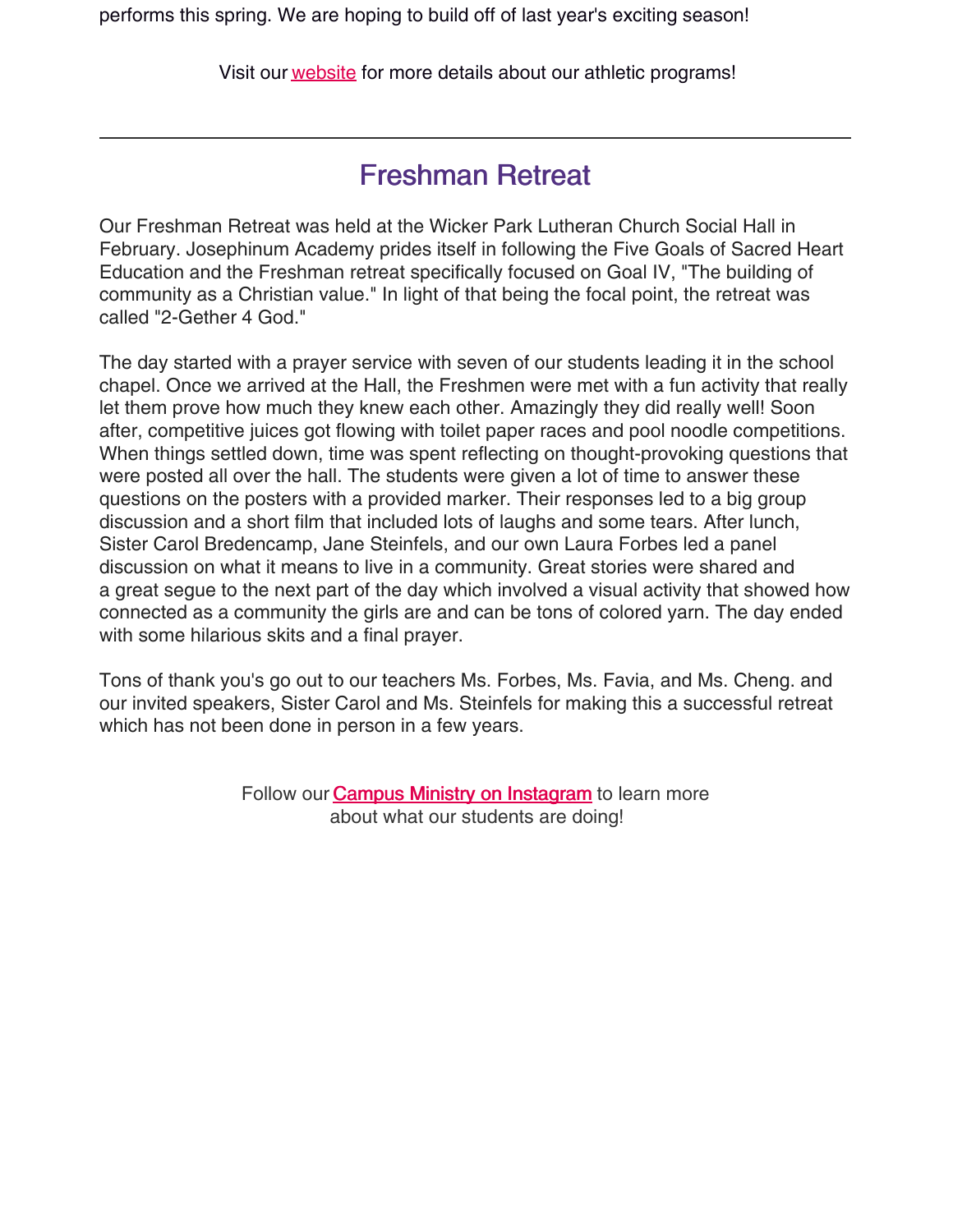

### Illinois Road Scholar Visits Josephinum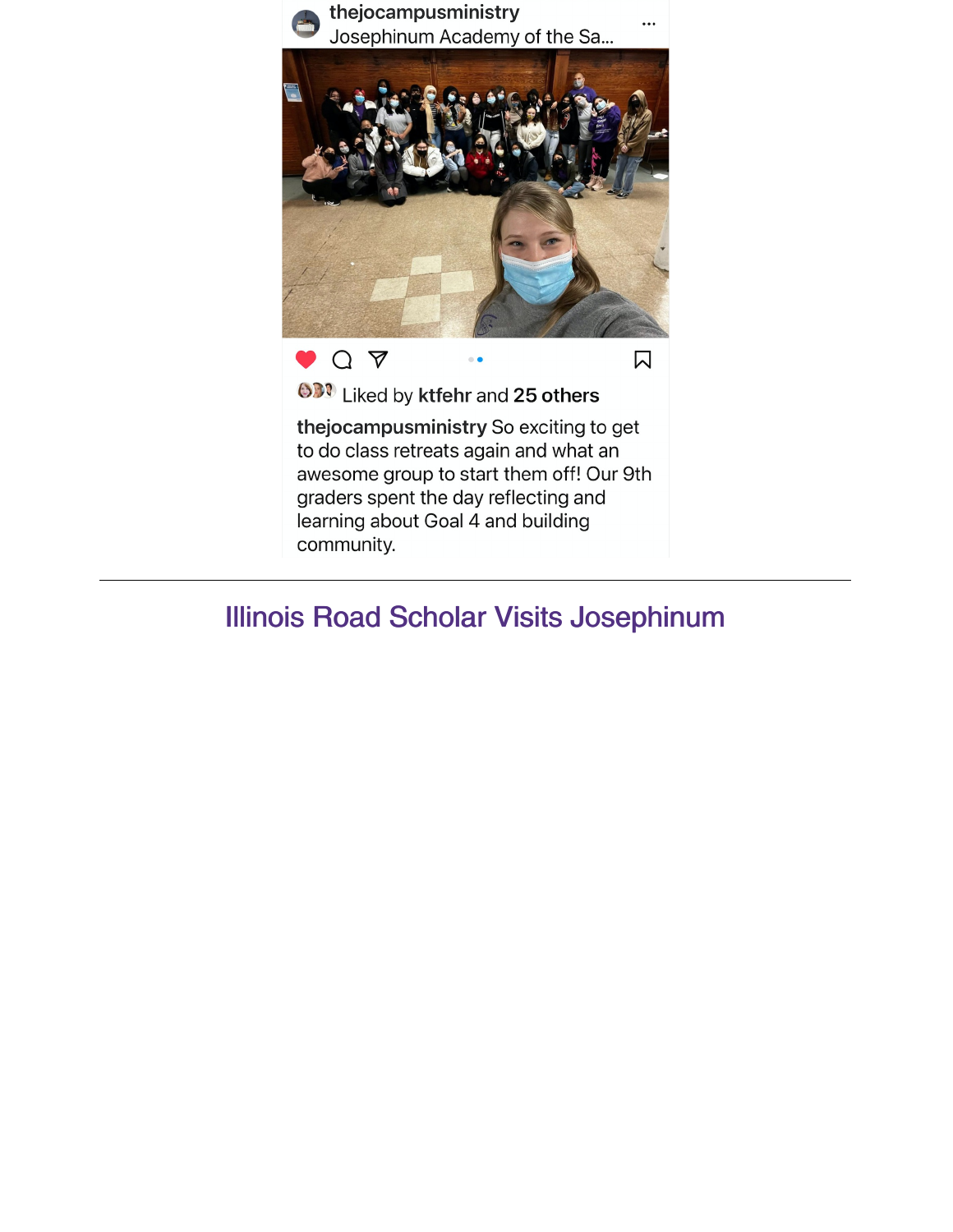

Ms. Knapczyk welcomed Mr. Willians lll to speak about Black history, social movements, and how Americans and our students have work to do to bring about equity in her Americans Studies course. Our Jo students were super engaged, singing with him, had a 45 minute Q & A, and are planning a follow-up Zoom in a few weeks. Mr. Williams told Ms. Knapczyk, "the students here impressed him more than some college classes with their questions!"

Williams has taught Political Science at Wright College, Chicago State University, and currently is the Chairman of the Social Sciences Department at Kennedy-King College.

Williams is a current Illinois Humanities Road Scholar. He considers his most important work his role as a mentor to young people.

Mr. Williams III has a play titled [1619](https://1619musical.com/) which will be in production this spring.

## Admissions Update

It has been wonderful greeting future Josephinum Cougars for 7th & 8th grade Shadow Days over the past couple of months! So far, we've met unique and intelligent young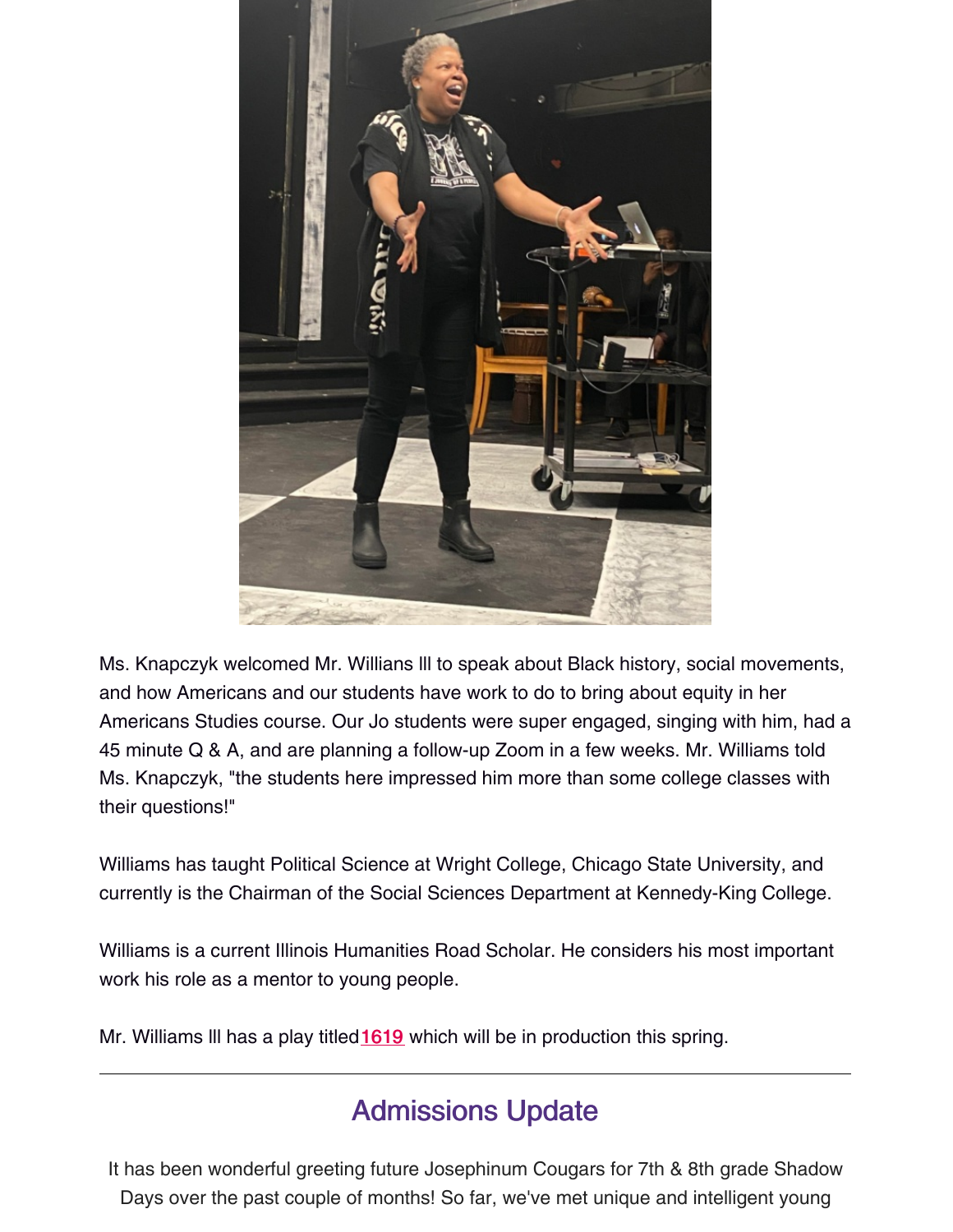women excited to be a part of the Jo community, and it's a special opportunity for us to welcome them with Jo hospitality. If you know a 7th or 8th grader who would like to attend a Shadow Day, please sign-up via this *link*.

> March dates have been added to th[ecalendar](https://www.josephinum.org/about-us/calendar) for the 24th & 25th. Spaces are limited and reservations are required.

Questions? Please reach out to **Kathryn [Bartholomew](mailto:kathryn.bartholomew@josephinum.org)**, our Head of Admissions.



### 2nd Quarter Goal Awards

Congratulations to our 2nd Quarter Goal Award Winners:

- Goal 1 Frida Reynolds
- Goal 2 Savannah Gamboa
- Goal 3 Gabrielle Nash
- Goal 4 Natalie Venegas
- Goal 5 Leslie Padilla
- Co-Worker Ms. Norrington Joseph

Learn more about our **Goals and [Criteria](https://www.josephinum.org/about-us/sacred-heart)** as a Sacred Heart School!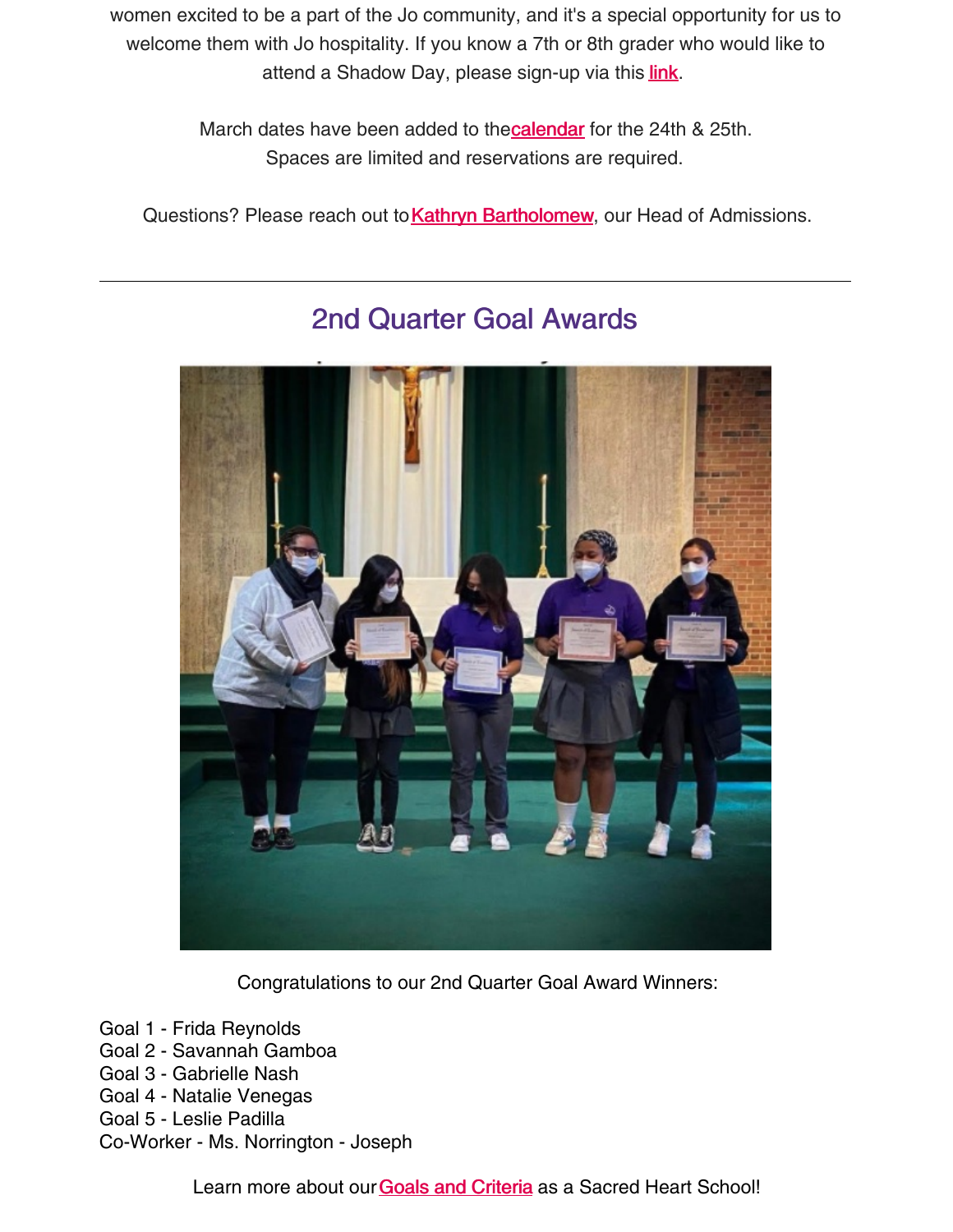# MARK YOUR CALENDAR

#### **March**

- Sophomore Retreat
- 18 Spring Break No School
- HerStory performance
- Shadow Day for 7th and 8th graders
- Basketball Banquet

#### April

- & 12 Senior Retreat
- Good Friday No School
- Easter Monday No School
- 27 The Revenger's Tragedy opening
- Spring Luncheon
- Junior Retreat

#### **May**

- 4 CPC Soccer Tournament
- Stats AP Test
- 11 CPC Soccer Tournament
- 13 Senior Week
- Comp AP Test
- Biology AP Test
- Spanish AP Test
- Senior Prom
- 20 Go, Stay, Graduate!
- Baccalaureate Mass
- Graduation
- Memorial Day No School

#### June

- Last day of school

# RESOURCES FOR YOU

Explore our online resources including information on [Schoology](https://www.josephinum.org/current-families/schoology).